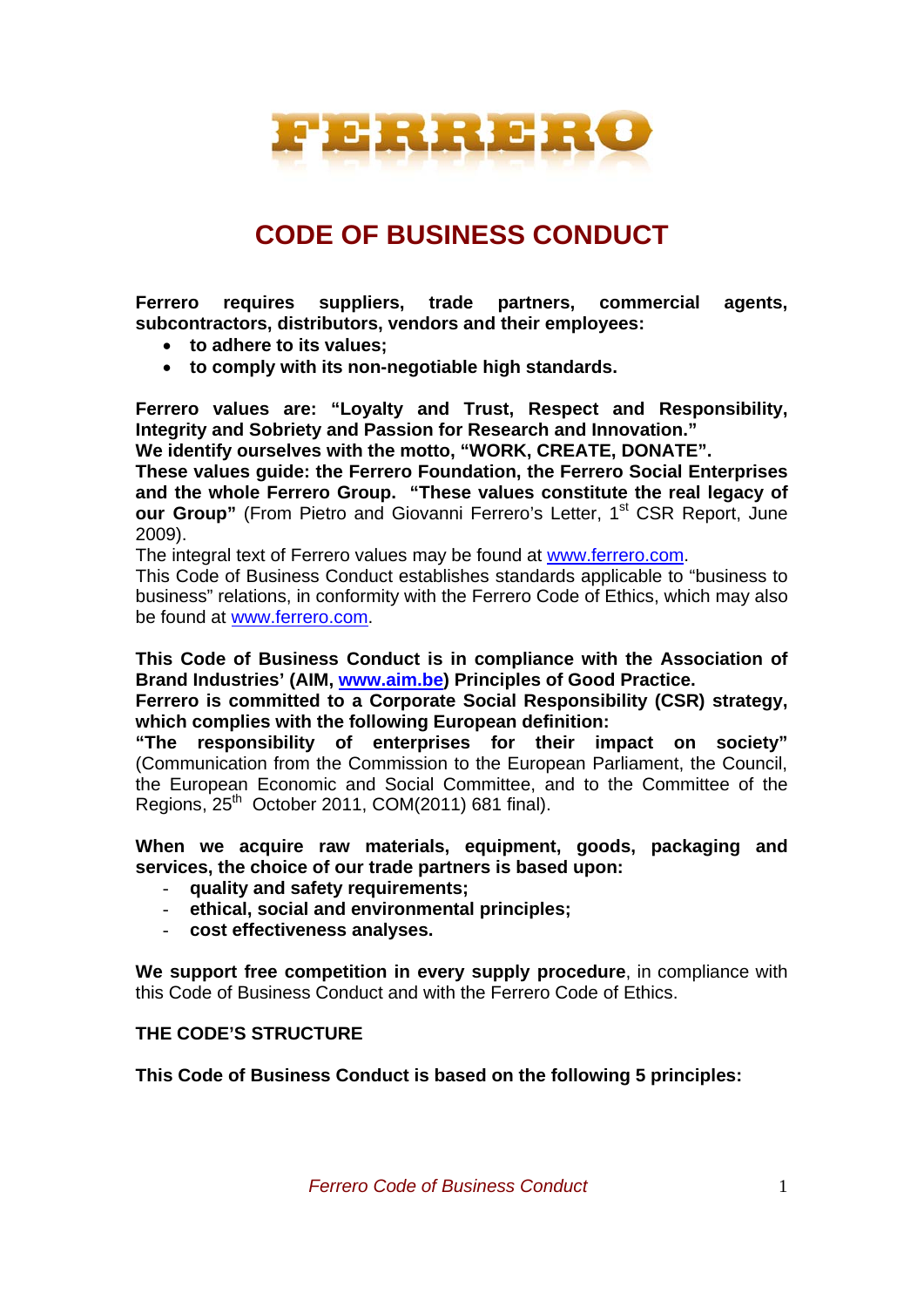

# **1) EXCELLENT PRODUCT QUALITY AND SAFETY**

### **Excellent quality and safety of Ferrero products is our mission.**

The quality and safety of Ferrero products has always been controlled and optimized through innovation, significant investments in research and development and continual improvements to its manufacturing systems.

**We make specialty products** that have the potential to become large consumer brands through their unique selling propositions and the experience and trust of our consumers.

To ensure **maximum consumer satisfaction**, improvement and innovation guide the entire production chain from the initial, careful selection of raw materials to production, packaging and distribution and onto the point of sale and final consumption.

When conducting business with Ferrero, our trade partners must comply with this Code of Business Conduct.

**When we acquire raw materials, equipment, goods, packaging, and services, the choice of our trade partners is based upon: quality and safety requirements, ethical, social and environmental principles and cost effectiveness analyses. We support free competition in every supply procedure**, in compliance with this Code and also with the Ferrero Code of Ethics.

# **Genetically Modified Organisms (GMO) Policy**

In Europe, today, the majority of consumers have concerns about the presence of GMO's in their daily diets. Constantly attentive to consumers' needs and requests, Ferrero uses its best efforts not to use GMOs intentionally in the production chain and Ferrero diligently requests its suppliers and trade partners to provide all the relevant information on the presence of GMOs to the best of their knowledge.

# **2) HUMAN RIGHTS COMMITMENT**

**We have the highest commitment to human rights and we support universal human rights principles, in particular the United Nations Universal Declaration of Human Rights, the United Nations Rights of the Child Conventions, the Conventions of the International Labour Organization (ILO) and the Conventions of the World Health Organization.**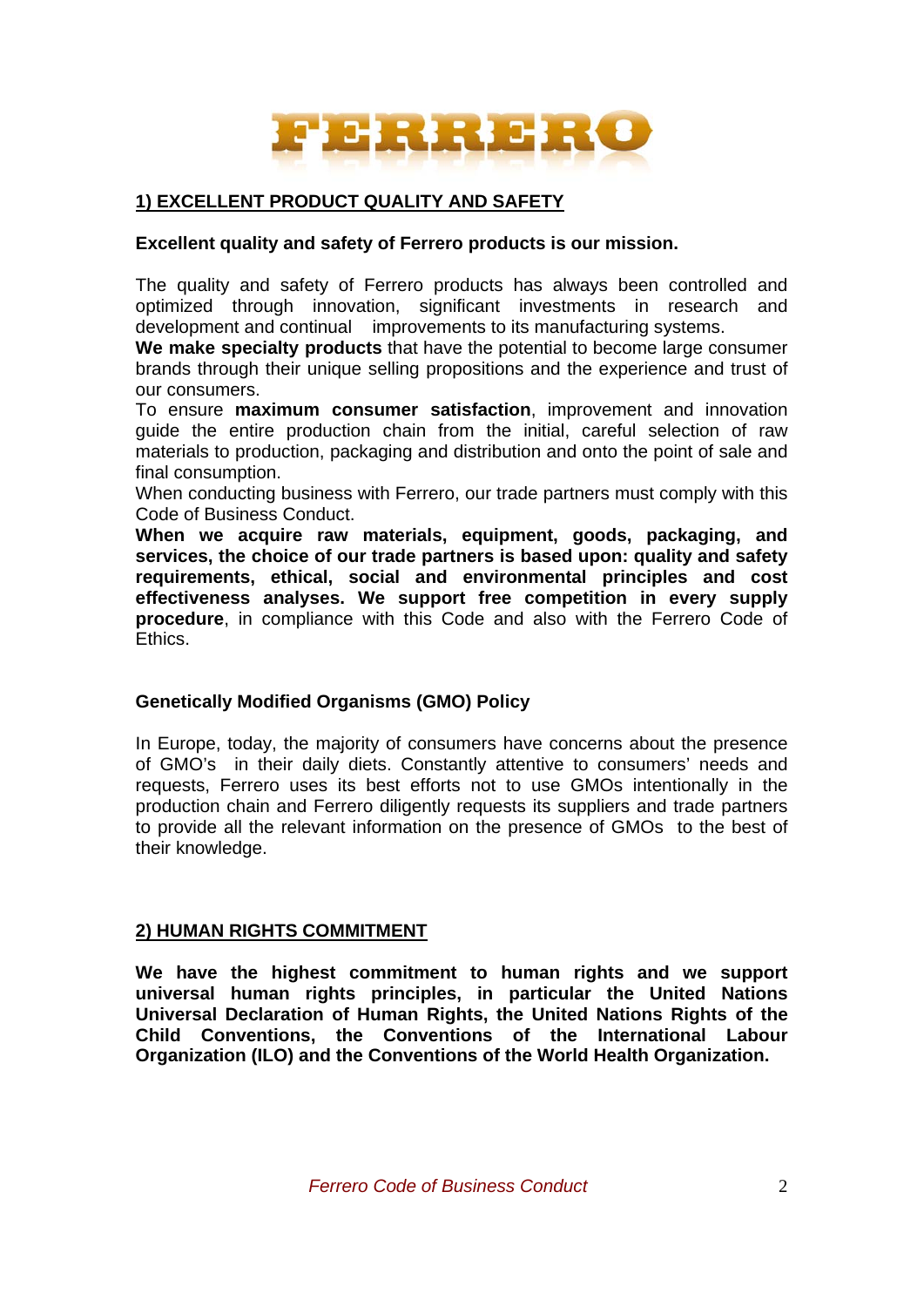

**This commitment to the respect of human rights, together with our Company values, constitutes the basis of our policies and of our everyday activity.** 

**We implement our commitment through:** 

- **the respect of our Code of Ethics;**
- **the application of this Code of Business Conduct to all our trade partners throughout the whole supply chain;**
- **our Corporate Social Responsibility engagement, including policies applied at the global level in all relevant fields (see www.ferrero.com).**

**Ferrero requires its suppliers, trade partners, commercial agents, subcontractors, distributors and vendors to respect human rights** and to ensure that none of their employees shall suffer from any form of discrimination, abuse or harassment, based on: race, gender, age, origin, ethnic, physical ability, religious, political, social and cultural diversity. In particular, Ferrero requires that the respect of pregnancy is supported.

**Ferrero requires all its partners throughout the supply chain to be strongly committed to the elimination of child labour, starting with its worst forms, and of all forms of slavery, human trafficking, forced or compulsory labour and prison labour.** 

ILO Conventions provide the framework for national law to prescribe a minimum age for admission to employment or work, that must not be less than the age for completing compulsory schooling, and in any case not less than **15 years.** In countries where economic and educational facilities are less well developed, the minimum age may be as low as **14 years**. Exceptions may also be made from **12 or 13 years** for "light work". The minimum age for hazardous work – work that is likely to harm the health, safety or morals of the child as a consequence of its nature of the circumstances under which it is carried out - is **18 years** for all countries.

## **Ferrero encourages all actions aimed at rising the minimum age to 15 years.**

A standard clause is inserted in our contracts, in order to ensure that all of the goods purchased by our suppliers have been obtained and transformed in full respect of all applicable laws, regulations and local rules, in addition to the requirements established by applicable international Conventions.

Whenever possible, Ferrero welcomes the support of trade partners to fight together against child labour practices, through the involvement of local relevant authorities.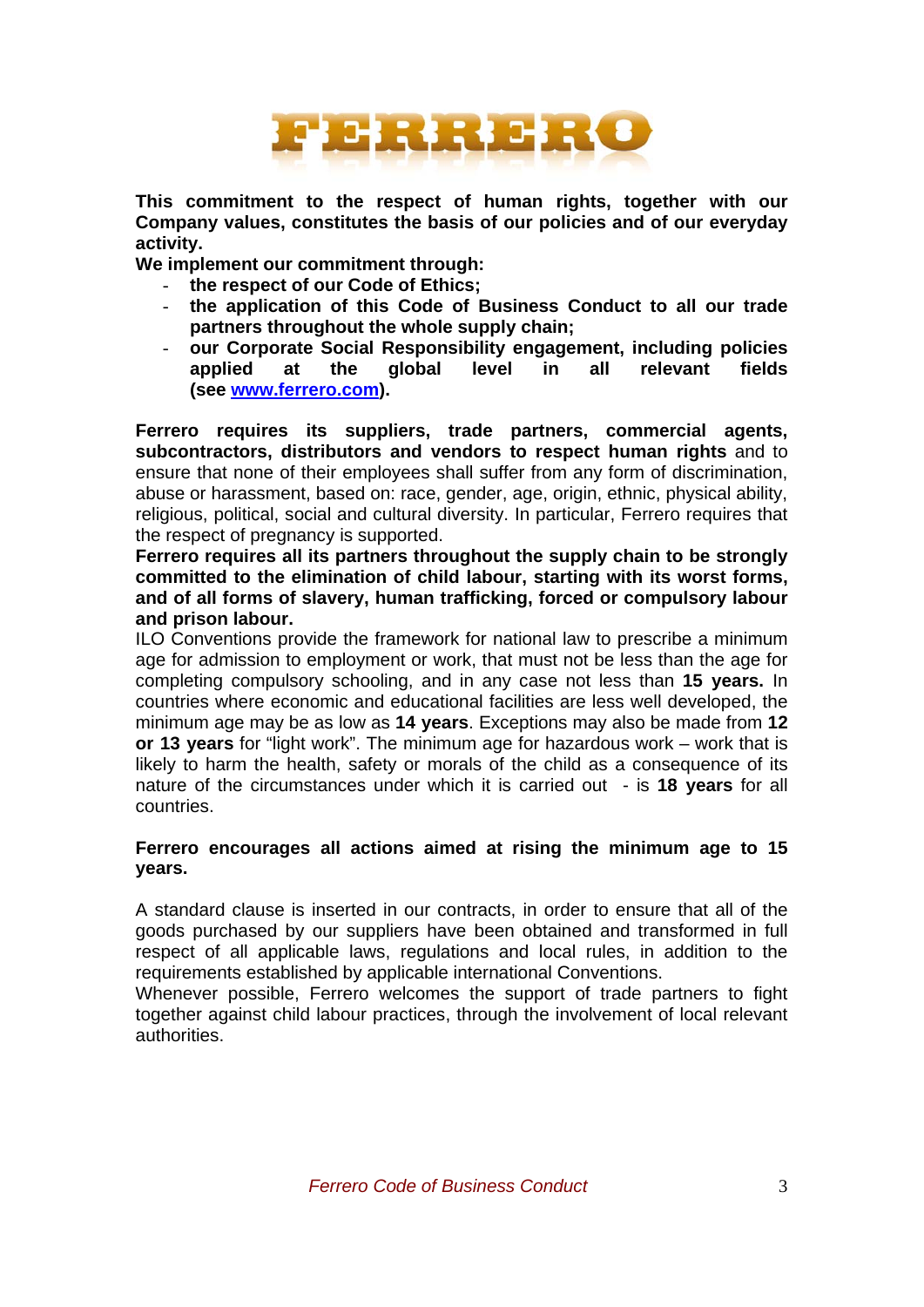

# **3) ENVIRONMENTAL PROTECTION AND SUSTAINABILITY**

Ferrero requires suppliers, trade partners, commercial agents, subcontractors and vendors **to fully respect the environment and to ensure compliance with all applicable laws and regulations at international level in the manufacturing and delivering countries.** 

Ferrero also requires, whenever possible, all participants throughout the supply chain to adopt and respect:

- $\blacksquare$  the Precautionary principle;
- product life cycle analyses, including packaging and waste management;
- eduction of emissions;
- energy saving strategies, including use of renewable sources;
- environmentally efficient logistics chain ;
- water conservation programs;

with demonstrable evidence of implementation.

Ferrero also encourages the participation in **research and technological innovation projects** in the above-mentioned fields, in collaboration with universities, research institutes and other private companies in order to develop experimental systems to find the most promising solutions throughout the supply chain.

Ferrero requests, in particular, that suppliers and farmers engage together in:

- agricultural and rural development:
- $\blacksquare$  good farming and agricultural practices: "the application of available knowledge to the utilization of the natural resources in a sustainable way for the production of safe, healthy food and non-food agricultural products, in a humane manner while achieving economic viability and social stability" (FAO, Good Agricultural Practices, June 2002);
- sustainable sourcing of raw materials;
- $\blacksquare$  fully protecting animals and respect of animal welfare, considering that "animals are sentient beings" (EU Directive 86/609). For Ferrero's raw materials sourcing, this is mainly applicable to hens and cows.

#### **4) WORKPLACE ENVIRONMENT**

#### **Health and safety**

Ferrero requires suppliers, trade partners, commercial agents and subcontractors to provide their employees with a **safe and healthy working environment**, including the development of appropriate controls and of safety procedures, preventive maintenance policies and the use of protective equipments.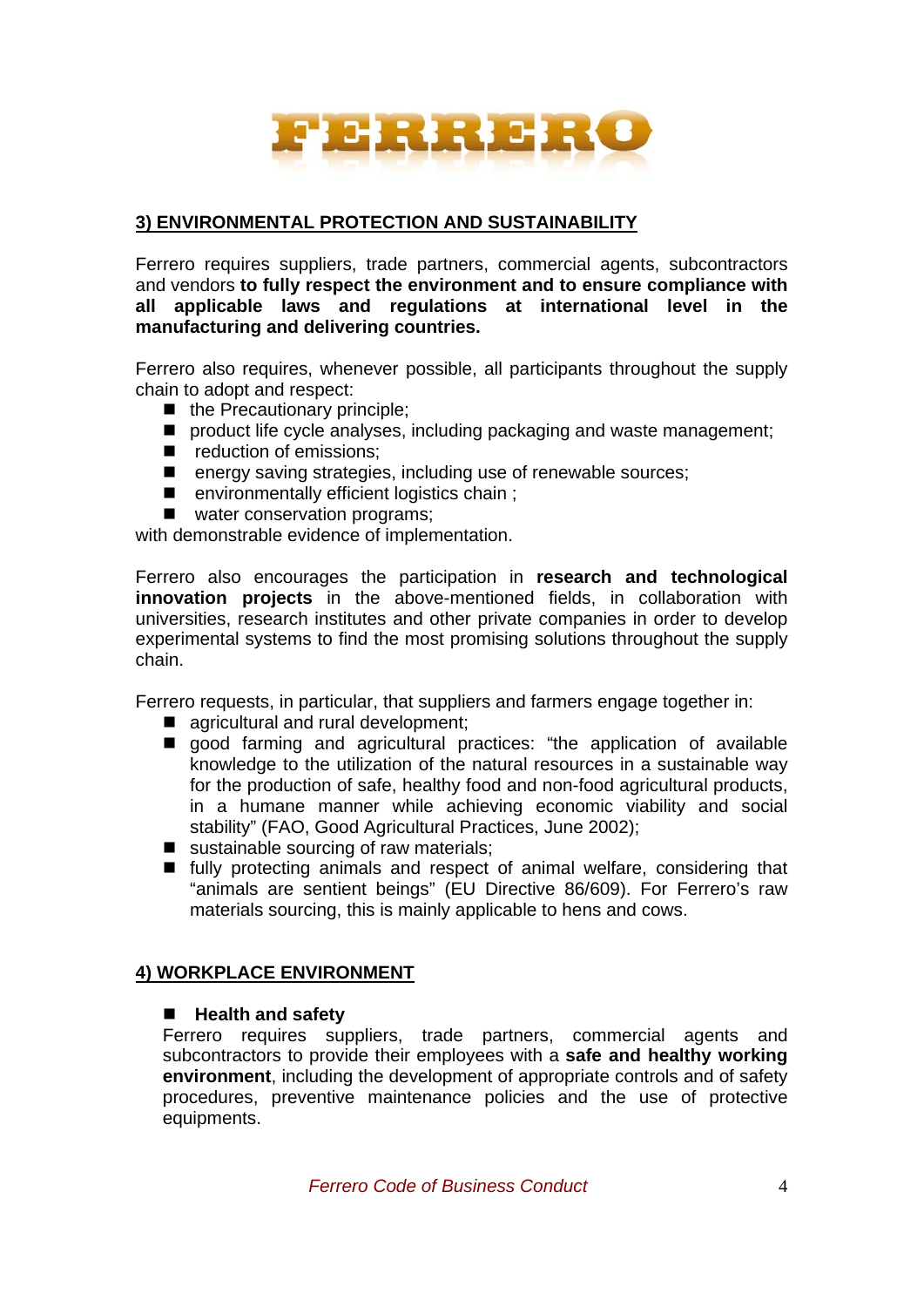

Together, throughout the supply chain, we are committed to preventing accidents, injuries and illness related to work.

## ■ Freedom of association and the right to collective bargaining

Ferrero recommends to its partners throughout the supply chain to grant employees' right to join or not to join a Labour Union or to form a Labour Union without fear of reprisal, even if it is prevented by local governmental policies or norms.

# **Wages, benefits and working hours**

Our commercial partners throughout the world must ensure that their employees work in compliance with all applicable laws concerning the number of hours and days, minimum wage, overtime and maximum hours. If there is no local legal minimum wage, wages should be at least comparable to those of similar local companies and in conformity with international standards recognized by Ferrero.

## **Family responsibilities**

Ferrero encourages its commercial partners to respect the family responsibility of workers by providing reasonable working hours, parental leave, childcare and other facilities that, whenever possible, can help workers achieve a proper work-life balance.

# **5) BUSINESS INTEGRITY**

Ferrero requires suppliers, trade partners, commercial agents, subcontractors and vendors to engage against improper conduct and / or improper personal advantage.

Ferrero does not allow behaviors that, directly or indirectly, offer, promise, give or demand a bribe or other undue / improper advantage, with the intention of corruption, to public officials, civil servants, members of their families, and business partners. Ferrero does not allow contributions to political parties and / or to candidates for public office.

Ferrero and its commercial partners shall refrain from any activity that results in a conflict of interests.

Ferrero favours **long-term contracts**, where possible, to help ensure a more stable income for farmers.

In particular, in relations to farmers and suppliers, Ferrero:

- **n** provides, where necessary and/or possible, training and assistance to guarantee better quality of agricultural products;
- supports a transparent price policy, giving farmers a price reference for raw materials and leaving them free to choose to whom they will sell their product;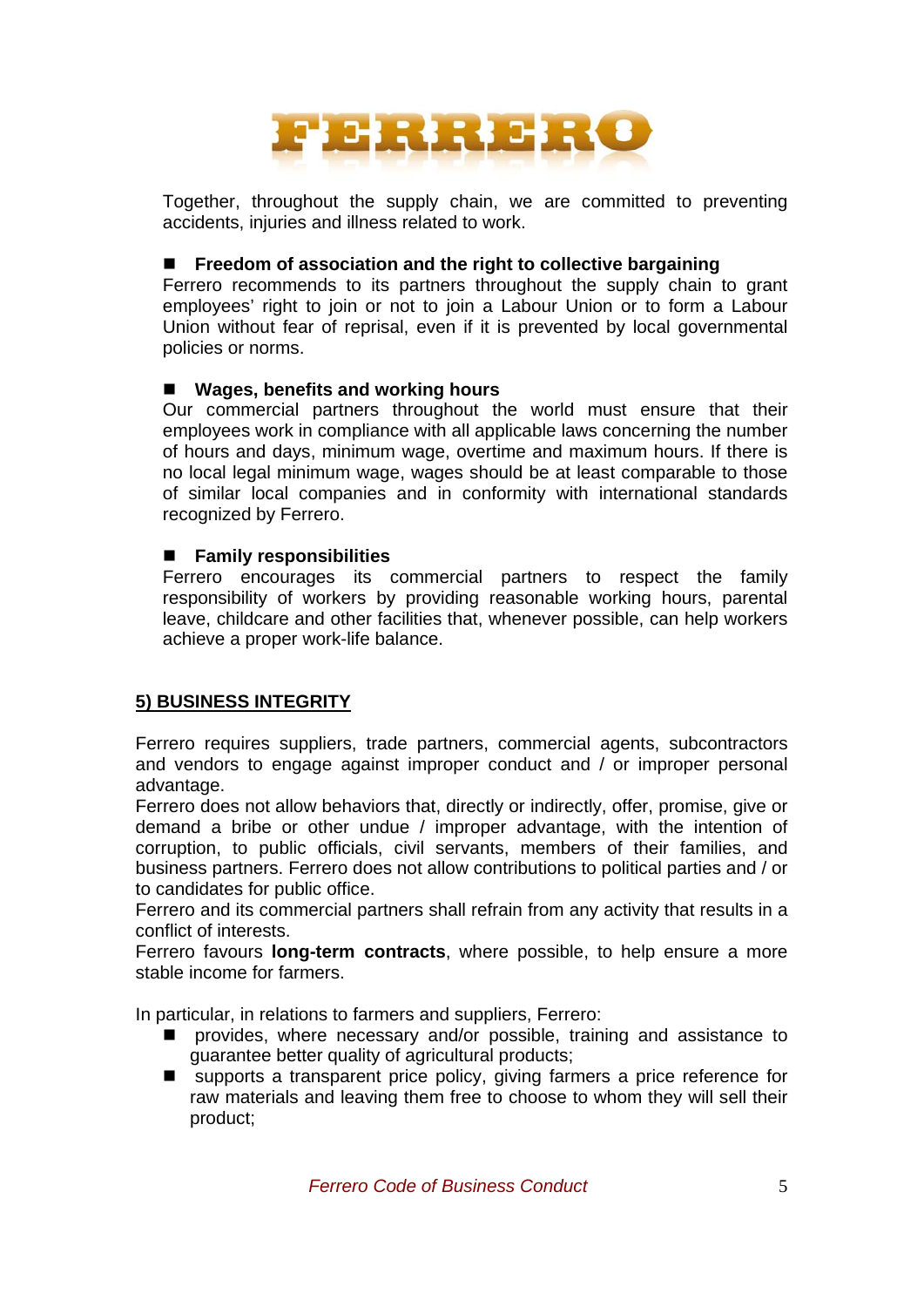

 $\blacksquare$  gives rewards for quality which encourages farmers to reach and maintain high quality standards.

# **PRINCIPLES FOR ENGAGING INTO A TRADING RELATIONSHIP**

## **INDEPENDENCE**

The principle of independence means that trading partners recognize that they are independent economic entities, respecting each other's right freely to set their own strategy and management policies, in terms of production, distribution, sales, marketing, and finance, including the freedom to determine independently whether to engage or not in any agreement.

## **RESPECT FOR COMPETITION LAW**

Ferrero is committed to comply with all antitrust and competition law applicable in individual countries. All trading partners will act in strict regard to applicable competition laws.

## **FAIR TRADING**

The principle of fair trading means that all participants throughout the supply chain will behave at all times in good faith and in accordance with the principles of mutuality and maximization of value, avoiding unfair terms and conditions, business disruption, the transfer of excessive risks and unexpected costs on to other participants in the supply chain and respecting each other's branding and intellectual property rights.

# **ADDITIONAL PRINCIPLES APPLICABLE TO TRADING AGREEMENTS**

#### **MUTUALITY**

The principle of mutuality means that each trading partner should contribute to the business relationship and both should have a real opportunity to benefit from it. Mutuality should be the basis for all dealings between trading partners.

#### **MAXIMISATION OF CONSUMER VALUE**

The principle of maximization of consumer value requires trading partners to work together to provide better value to the consumer. Together, all participants should seek efficiency of the total supply chain and optimum use of resources.